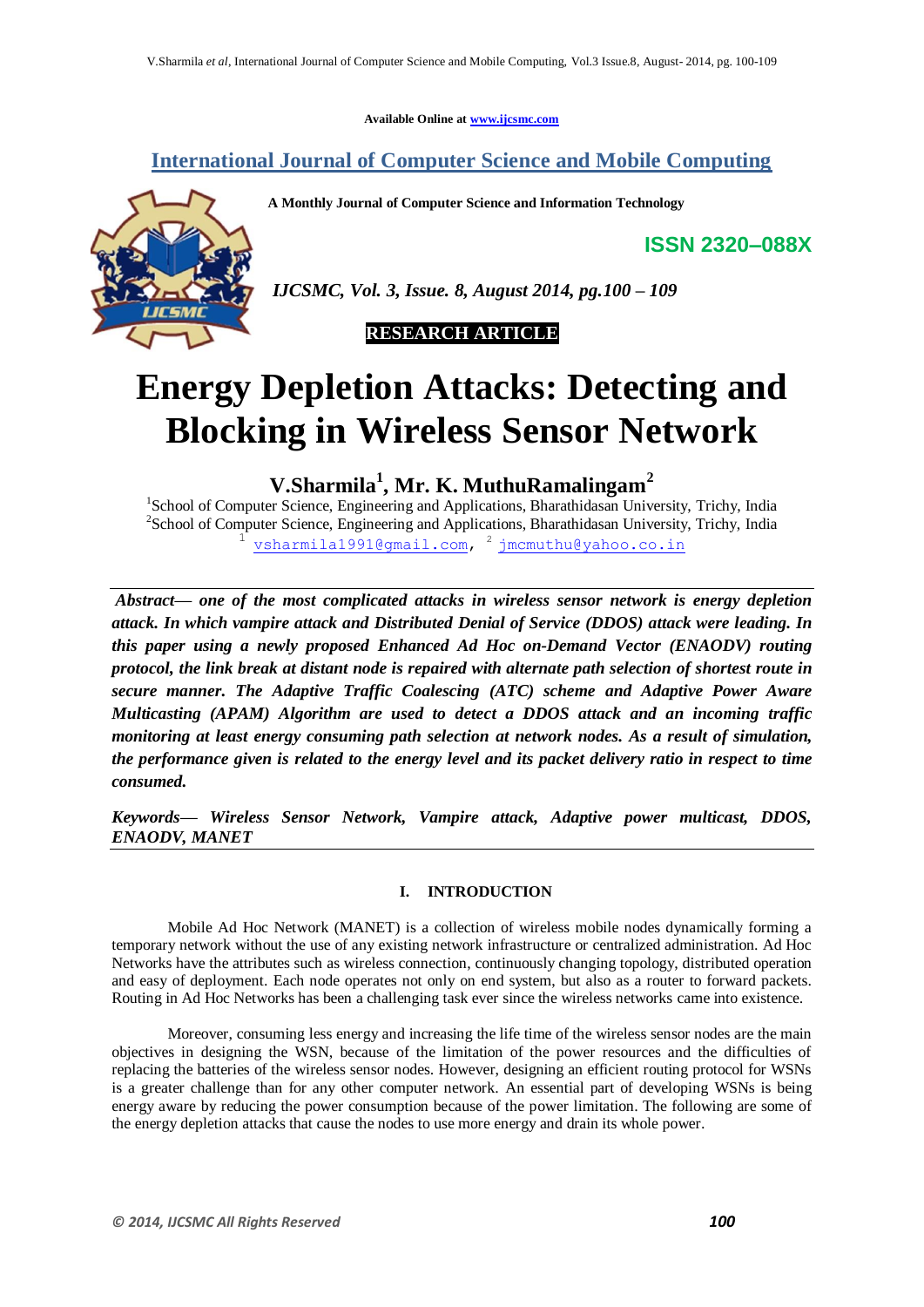#### *A. Denial Of Service Attack*

A denial-of-service attack DoS attack or distributed denial-of-service attack is an attempt to make a machine or network resource unavailable to its intended users. Although the means to carry out, motives for, and targets of a DoS attack may vary, it generally consists of efforts to temporarily or indefinitely interrupt or suspend services of a host connected to the Internet.

#### *B. Vampire Attacks*

Vampire attacks are not protocol-specific, in that they do not rely on design properties or implementation faults of particular routing protocols, but rather exploit general properties of protocol classes such as link-state, distance vector, source routing and geographic and beacon routing. Neither do these attacks rely on flooding the network with large amounts of data, but rather try to transmit as little data as possible to achieve the largest energy drain, preventing a rate limiting solution. Since Vampires use protocol-compliant messages, these attacks are very difficult to detect and prevent.

#### C. *Malicious Discovery Attack*

Another attack on all previously mentioned routing protocols including statefull and stateless is spurious route discovery. In most protocols, every node will forward route discovery packets and sometimes route responses as well, meaning it is possible to initiate a flood by sending a single message. Systems that perform as-needed route discovery are particularly vulnerable, since nodes may legitimately initiate discovery at any time, not just during a topology change. A malicious node has a number of ways to induce a perceived topology change: it may simply falsely claim that a link is down, or claim a new link to a nonexistent node.

The objective of this paper is to illustrate the means of vampire attack and DDOS attack and also about the link break occurrence at distant node and blocking the attacker node. The remainder of the paper is organized as follows. Section 2 describes some of the works related to routing in ad hoc networks. In section 3, the proposed new technique is presented. In section 4, the simulation environment, parameters, and results are obtained for the WSN. Finally, we conclude the paper in section 5.

#### **II. RELATED WORKS**

# **Provably Secure On-Demand Source Routing In Mobile Ad Hoc Networks**

[3]Routing is one of the most basic networking functions in mobile ad hoc networks. Hence, an adversary can easily paralyze the operation of the network by attacking the routing protocol. These attacks clearly demonstrate that flaws can be very subtle, and therefore, hard to discover by informal reasoning. It proposes a mathematical framework in which security can be precisely defined, and routing protocols for mobile ad hoc networks can be analyzed rigorously. In framework is tailored for on-demand source routing protocols, but the general principles are applicable to other types of protocols too. Regarding the capabilities of the adversary, it can mount active attacks i.e., it can eavesdrop, modify, delete, insert, and replay messages from corrupted nodes that have the same communication capabilities as the nodes of the honest participants in the network

#### **Drawbacks**

A problem with the protocol, and often, one can construct an attack by looking at where the proof failed. Many researchers, and several "secure" routing protocols have been proposed for ad hoc networks. However, the securities of those protocols have been analyzed either by informal means only, or with formal methods that have never been intended for the analysis of this kind of protocols. These attacks clearly demonstrate that flaws can be very subtle, and therefore, hard to discover by informal reasoning. Consequently, it is also difficult to gain sufficient assurances that a protocol is free of flaws. The approach of verifying the protocol for a few numbers of specific configurations can never be exhaustive, and thus, it is far from being satisfactory as a method for security analysis.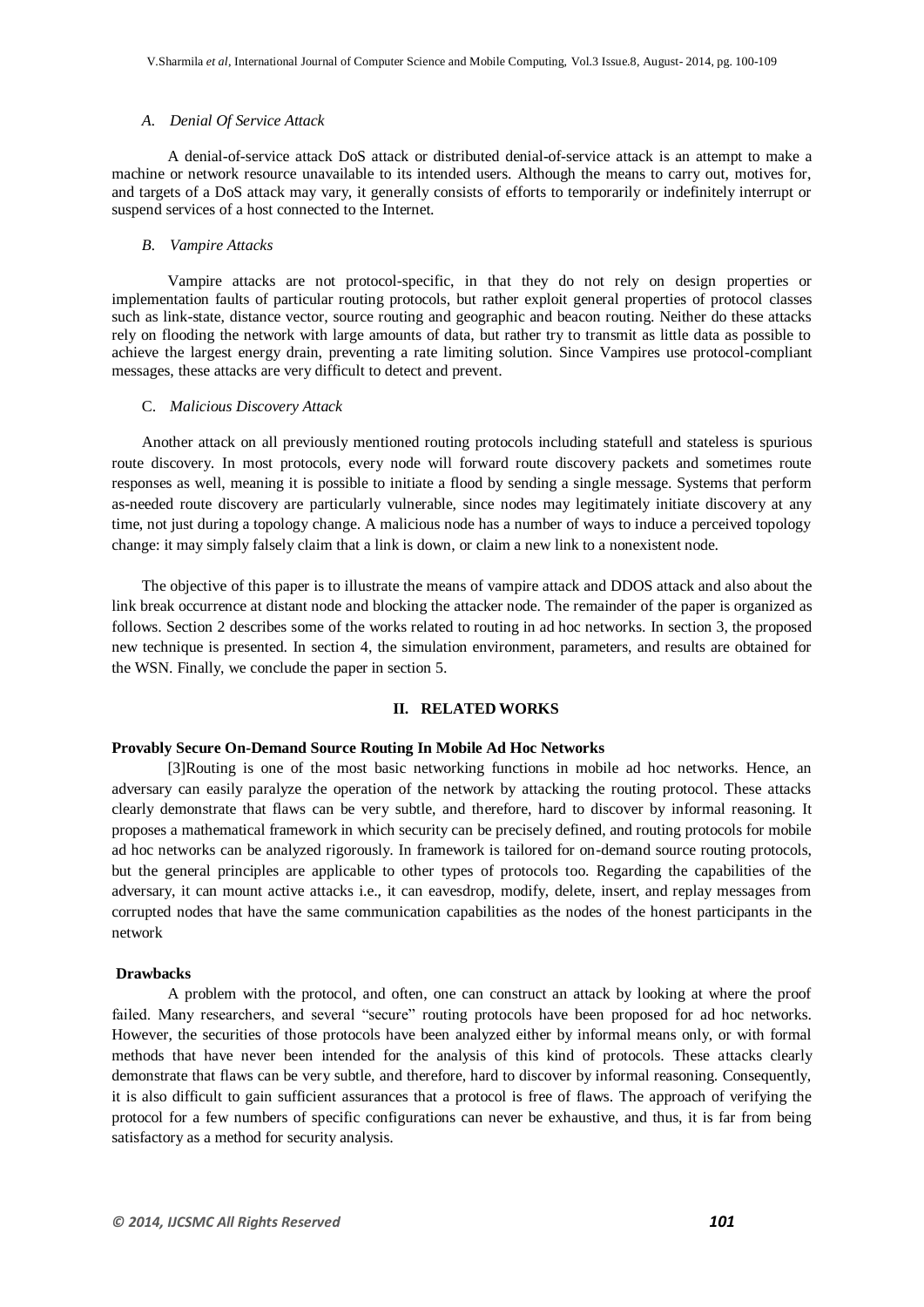#### **Fast Implementations of AES on Various platforms**

[5]Target platforms are 8-bit AVR microcontrollers, NVIDIA graphics processing units and the Cell broadband engine. The new AVR implementation requires 124.6 and 181.3 cycles per byte for encryption and decryption with a code size of less than two kilobyte. As the outcome of a public competition, Rijndael was announced as the Advanced Encryption Standard by the US National Institute of Standards and Technology. The byte-sliced implementation for the synergistic processing elements of the Cell architecture achieves speed of 11.7 and 14.4 cycles per byte for encryption and decryption. The other target platforms, the Cell and the GPU, are chosen because of their ability to process many streams simultaneously, using single instruction, multiple data and single instruction, multiple threads techniques respectively.

#### **Drawbacks**

That although direct addressing can access the whole data space, indirect addressing with displacement is limited to 63 address locations from only one of the pointer registers, and this restriction may require the implementer to use techniques such as double-jumping. Another limitation is that only the Z register may be used for addressing ash memory, e.g., for AES S-box lookups, and in some AVR devices this is not possible at all.

#### **Denial of Service Resilience In Ad Hoc Networks**

[2]Significant progress has been made towards making ad hoc networks secure and DoS resilient. There remains an indefinite "arms race" in system and protocol design: attackers or researchers anticipating the moves of attackers will continually introduce increasingly sophisticated attacks, and protocol designers will continually design protocol mechanisms designed to thwart the new attacks. It design and study DoS attacks in order to assess the damage that difficult to detect attackers can cause. One perhaps surprising result is that such DoS attacks can increase the capacity of ad hoc networks, as they starve multi-hop flows and only allow onehop communication, a capacity-maximizing, yet clearly undesirable situation.

#### **Drawbacks**

However, no TCP variant is robust to malicious and persistent reordering as employed by the JF disordering attack. The second JF mechanism is periodic dropping according to a maliciously chosen period. Intuitively, if a system has no mobility and infinite route lifetimes JF will have little effect as nodes will eventually discover routes without JF if such routes exist. However, as mobility increases, the route lifetime shortens and the effects of JF become increasingly pronounced as the time spent uselessly transmitting on JF paths and re-establishing routes becomes an increasing fraction of a flow's lifetime. Thus, an analytical and experimental relationship that characterizes the impact of these timescales on flow good put.

#### **New AES Software Speed Record**

[6]The new speed records for AES software, taking advantage of architecture-dependent reduction of instructions used to compute AES and micro architecture-dependent reduction of cycles used for those instructions .Almost all of the specific techniques it use are well known. The main novelty lies in the analysis and combination of these techniques, producing surprisingly high speeds for AES. There are also, in the literature, many different ways to benchmark AES software. This variability interferes with comparisons.

#### **Drawbacks**

First, some applications en- crypt long streams and do not mind padding to 2048-byte boundaries; second, some applications will use bit slicing on both client and server and can thus eliminate the costs of transposition; third, bit sliced implementations are inherently immune to the cache-timing attacks.

### **DOS-Resistant Authentication with Client Puzzles**

[4]Public-key authentication does not completely protect against the attacks because the authentication protocols often leave ways for an unauthenticated client to consume a server's memory space and computational resources by initiating a large number of protocol runs and inducing the server to perform expensive cryptographic computations. A solution to such threats is to authenticate the client before the server commits any resources to it. The authentication, however, creates new opportunities for DOS attacks because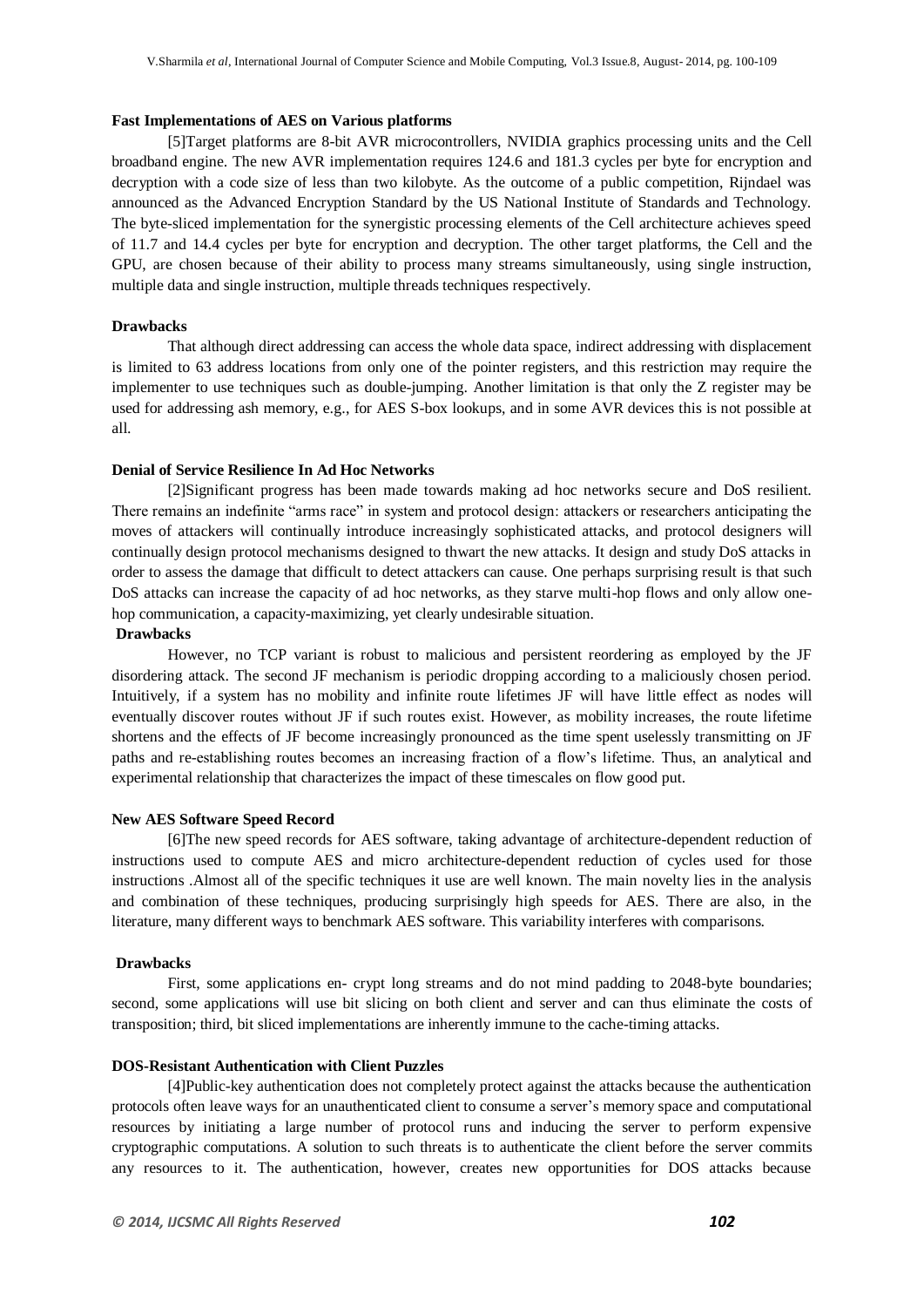authentication protocols usually require the server to store session-specific state data, such as nonce, and to compute expensive public-key operations. It shows how stateless authentication protocols and the client puzzles of Juels and Brainard can be used to prevent such attacks.

#### **Drawbacks**

The protocol is that the route maintenance mechanism does not locally repair a broken link. Stale route cache information could also result in inconsistencies during the route reconstruction phase. The connection setup delay is higher than in table-driven protocols. Even though the protocol performs well in static and lowmobility environments, the performance degrades rapidly with increasing mobility. Also, considerable routing overhead is involved due to the source-routing mechanism employed in DSR. This routing overhead is directly proportional to the path length.

### **III. PROPOSED WORK**

The major reason for this continuous network topology changes is because of high degree node mobility. A number of protocols have been developed to accomplish this task. In this proposed approach, we address the problem of vampire attack and DDOS attack that may cause energy depletion of the network nodes. And further we have used the technique to eliminate/block the vampire attack with efficient routing Ad Hoc Networks.

The energy of the nodes is the major area of concerned for the research to be carried on in this field. One of the methods suggested was Adaptive Power Aware Multicast Algorithm (APAM). The energy factor of the nodes is taken as the major concern in this algorithm.

In order to detect the Vampire attacks and DDOS attacks a newly proposed routing protocol named Enhanced Ad Hoc On-Demand Distance Vector (ENAODV) has been suggested that selects the path from source to destination on basis of the path that consumes the least energy and of shortest path. The path selected for this transmission is the best selected path for the particular type of nodes. And also it is capable of repairing the link break at distant node with alternate path of shortest route in secure manner.

# **Flow diagram:**

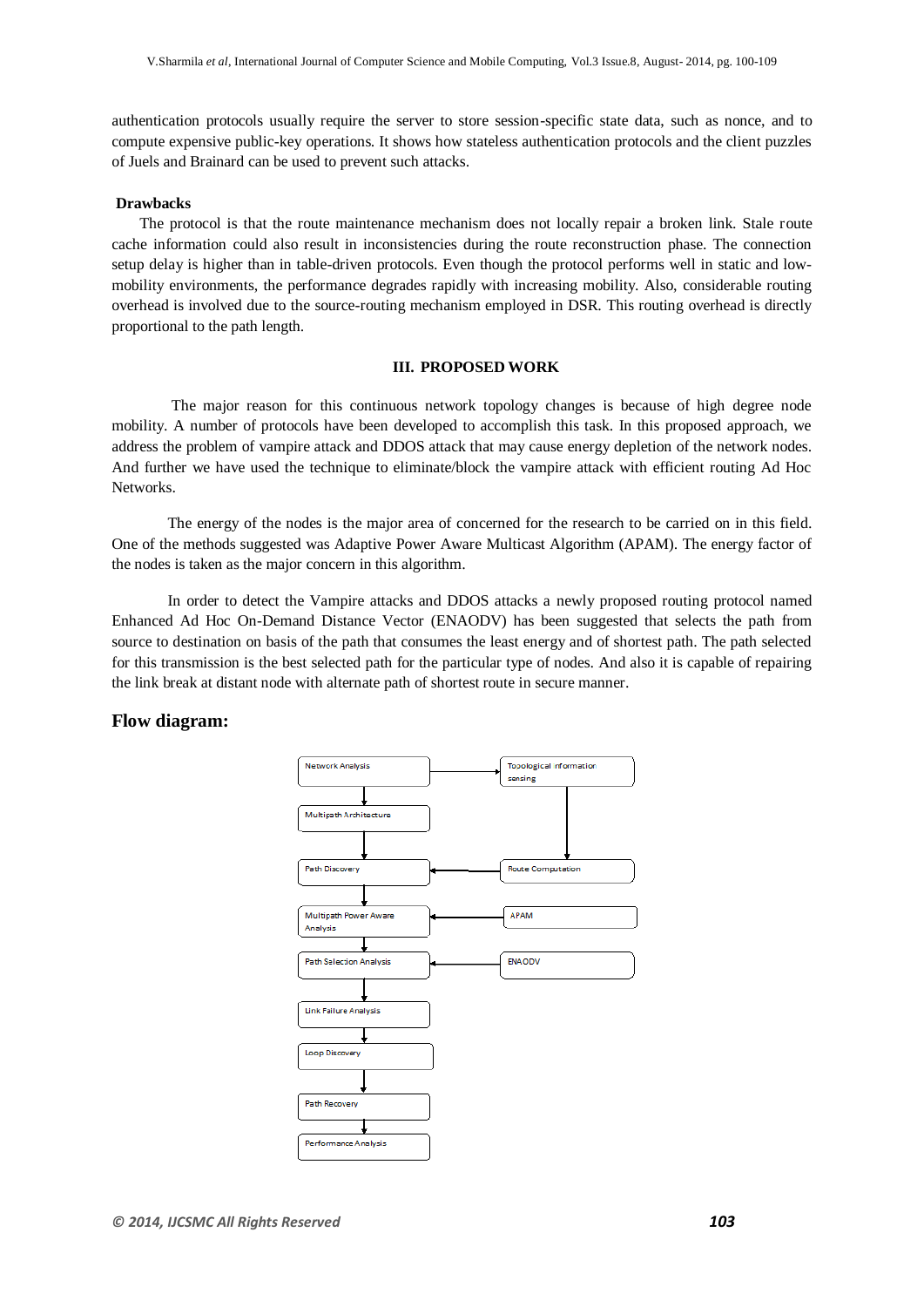Once the attacking packets have been blocked and the victim is recovering, it's time to trace the command and control infrastructure behind the DDOS-attacking. DDOS attacks cannot be detected effectively by traditional methods in time, a DDOS attack detecting algorithm based on the relation of characteristic parameters is researched according to the analysis of the essential characteristic of DDOS. The scheme can detect DDOS attack traffic in its early stages when the attacking packet's attribute value has no distinct features. It can differentiate DDOS from normal flash crowd traffic.

The Scheme Adaptive Traffic Coalescing (ATC) monitors the incoming traffic and can detect DDOS attack traffic in its early stages when the attacking packet's attribute value has no distinct features. It can differentiate DDOS from normal flash crowd traffic. The feature ATC scheme effectively reduces platform wake events, and enables the platform to enter and stay in the low-power state longer for energy efficiency.

To enhance the performance robustness of the system, under base station failure events, it extends the basic algorithm by introducing an opportunistic relay aided multicasting operation. Under the extended multicasting protocol, in addition to using base stations to multicast messages to nodes that are located closer to them, mobile stations can be elected to relay multicast messages that they have received directly from their base stations to peripheral nodes in their neighbourhood.

It shows that this extended adaptive power and rate multicasting scheduling algorithm is effective in adapting to a failure of a base station node, limiting the performance degradation that is incurred. For an illustrative scenario, the extended relay aided scheme is noted to yield a throughput rate that is higher than that attained by a scheme that doesn't employ relay nodes by about 20%, while consuming less energy resources.

#### **ENhanced Ad Hoc On-Demand Distance Vector (ENAODV) routing protocol**

An intermediate node are usually nearer to the destination than the source node, the intermediate nodes on the route are comparatively more suitable in comparison to the source node to broadcast the RREQ message in order to repair or find an alternate route to the destination.

Based on this idea, adopted the intermediate nodes that were en-route to repair the broken route to the destination. The standard version AODV protocol uses three types of packets for communication via RREQ (Route Request), RREP (Route Reply), and RERR (Route Error).

In addition to these three communication packets we have introduced three more packets via R\_R (Route Repairing), RR\_OK (Route Repair OK), and RR\_F (Route Repair Failure).

If data is flowing from S to D via nodes A, B, C and a link break is detected by the intermediate node B, B does not send a RERR to the source of the data S. Instead, it sends a Route Repairing (R\_R) message back to the Pre-hop node A. After sending R\_R to A, B tends to broadcast RREQ to repair the break route.



Figure 1: Depicting route invalidation

If B cannot repair the route in certain amount of time, it sends back a Route Repair Fail (RR\_F) message to A. And at same time B sends the data packages, which store in the cache, back to A. Otherwise, once B repairs the route in time, if sends back a Route Repair OK (RR\_OK) message to A which has received a R\_R message.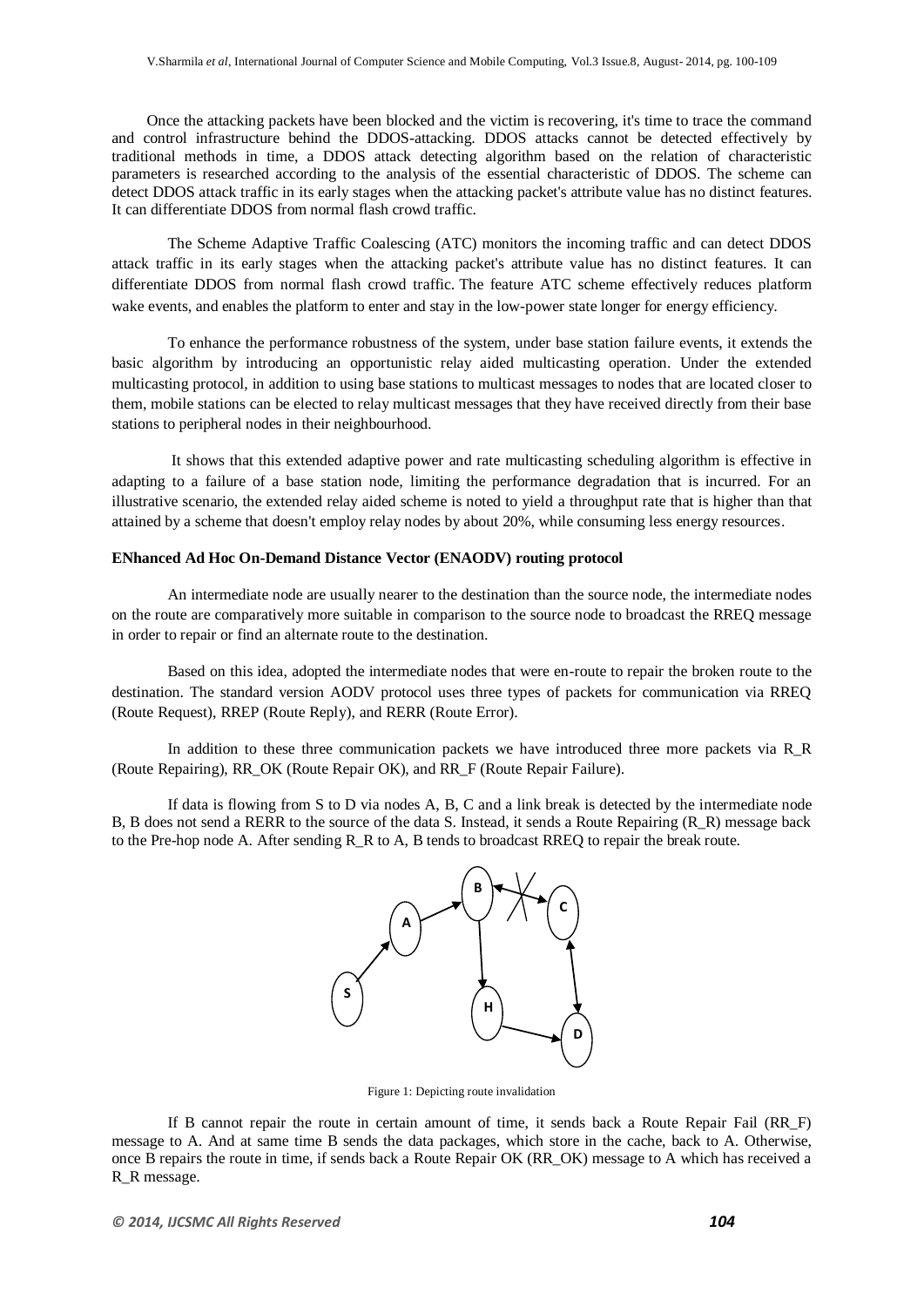Once node A receives a R\_R message, it caches the data packages sent to the destination. If A, which is not the source node of the data has received a RR\_F message from the break node, A sends a R\_R message back to the Pre-hop of itself and continues the same procedure. On the contrary, if node A receives a RR\_OK message which means the break link is repaired by B, it sends all waiting data packages stored in the cache.

#### **PSEUDOCODE**:

**Step 1**: If ((Node B identifies link error) AND (node is an intermediate Node))

{

- B caches the data packets arriving;
- B broadcast RREQ message;
- B initiates a timer;
- B sends R\_R message to its pre-hop node;

}

**Step 2**: Else if ((Node B has already broadcasted RREQ message) AND (timer is expired) AND (B is an intermediate node))

B sends RR\_F back to its pre-hop node;

B sends cached data back to pre-hop node;

}

**Step 3**: Else if ((Node B has sent R, R message to its Pre-hop) AND (B successfully repairs the link) AND (B is an intermediate node))

{

B forwards cached data packets to the next hop;

B sends RR\_OK message to its pre-hop node;

}

# **STEP BY STEP PROCEDURE**

Step1: start establishing the network

Step2: Analyse the network

Step3: Process of Multipath Routing

Step4: ATC checks for the presence of attacks like jamming, vampire, ddos

Step5: Include the ENAODV process regard on-demand analysis of distance

Step6: Then the data packets are forwarded to next node/hop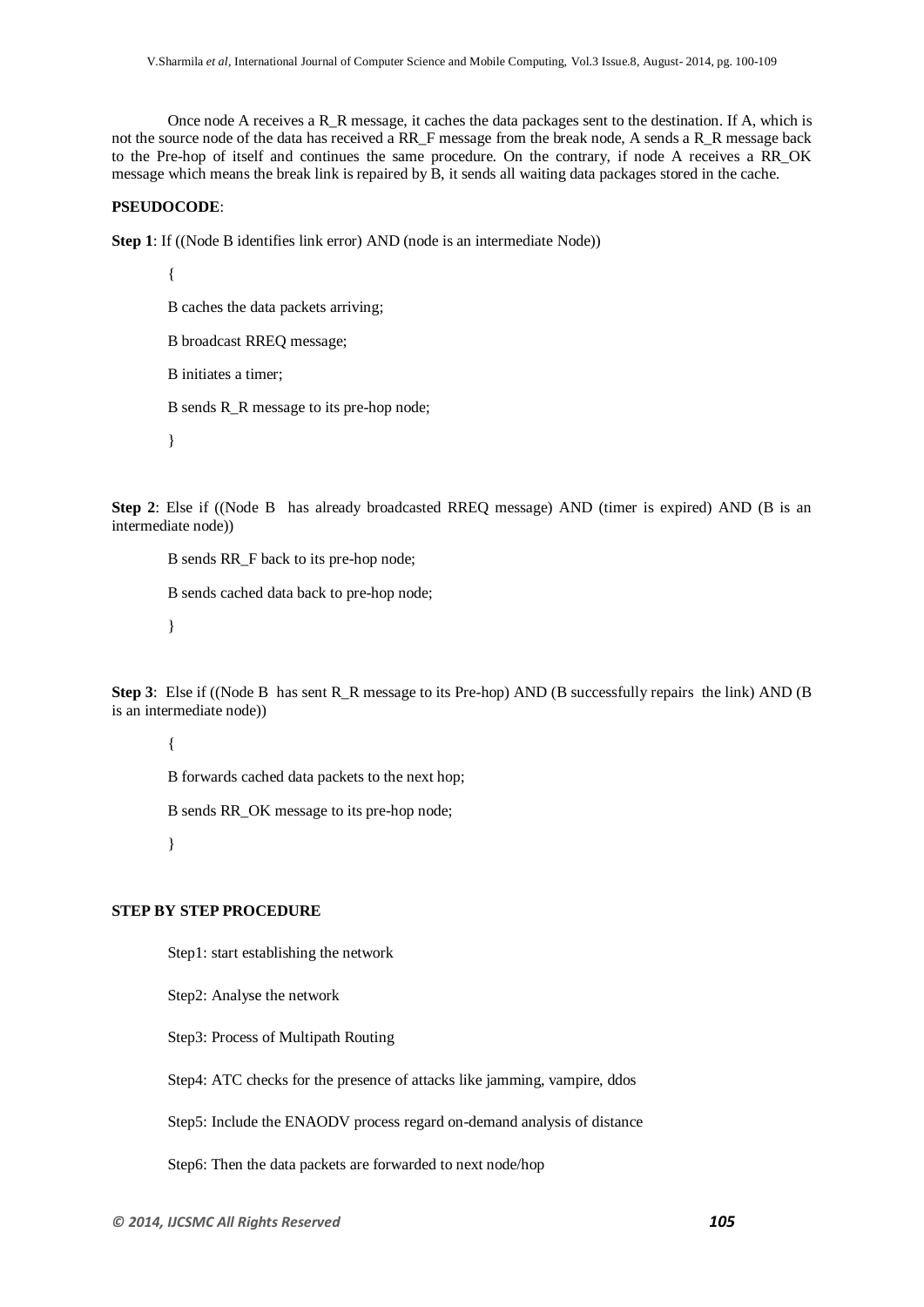Step7: Adaptive Power Aware Multicasting is done to save energy compared to analysis of time means

Step8: Acknowledgement is send to source after receiving the data packs

Step9: End

#### **IV. SIMULATION RESULT**

The simulation environment is implemented in the NS-2, a network simulator that provides support for simulating wireless networks. NS-2 [8] is written using C++ language and uses the Object Oriented Tool Command Language (OTCL) [9]. It is an extension of the Tool Command Language (TCL).

#### **Detection of Vampire Attack**

We have evaluated both the carousel and stretch attack. A randomly generated 10 node topology for carousel attack and 16 node topology for stretch attack is taken. A single randomly selected malicious AODV agent, using ns2 network simulator is evaluated. The total energy set is 10J. For the stretch attack the energy consumed by the system is 4.37960 J and for the carousel attack the power consumption is 4.625225 J.

The energy calculated is given by the formula:

E E

EI - Initial Energy EF - Final Energy

The initial value in both the cases is assumed to be 10J. The simulation is done for 10ms. The data is transmission begins at 5ms and ends at 10ms.



Figure2 Energy consumption in carousel attack

Figure2 shows the energy consumption during a carousel attack where the x axis is taken as the Time (ms) and the y axis is taken as the Energy (J) used that is done by the formula mentioned earlier. Energy consumption is 4.37960J for every 10J. Since the initial energy is 10J the peak rises above and then gradually decreases with the transmission of data and in the presence of carousel attack.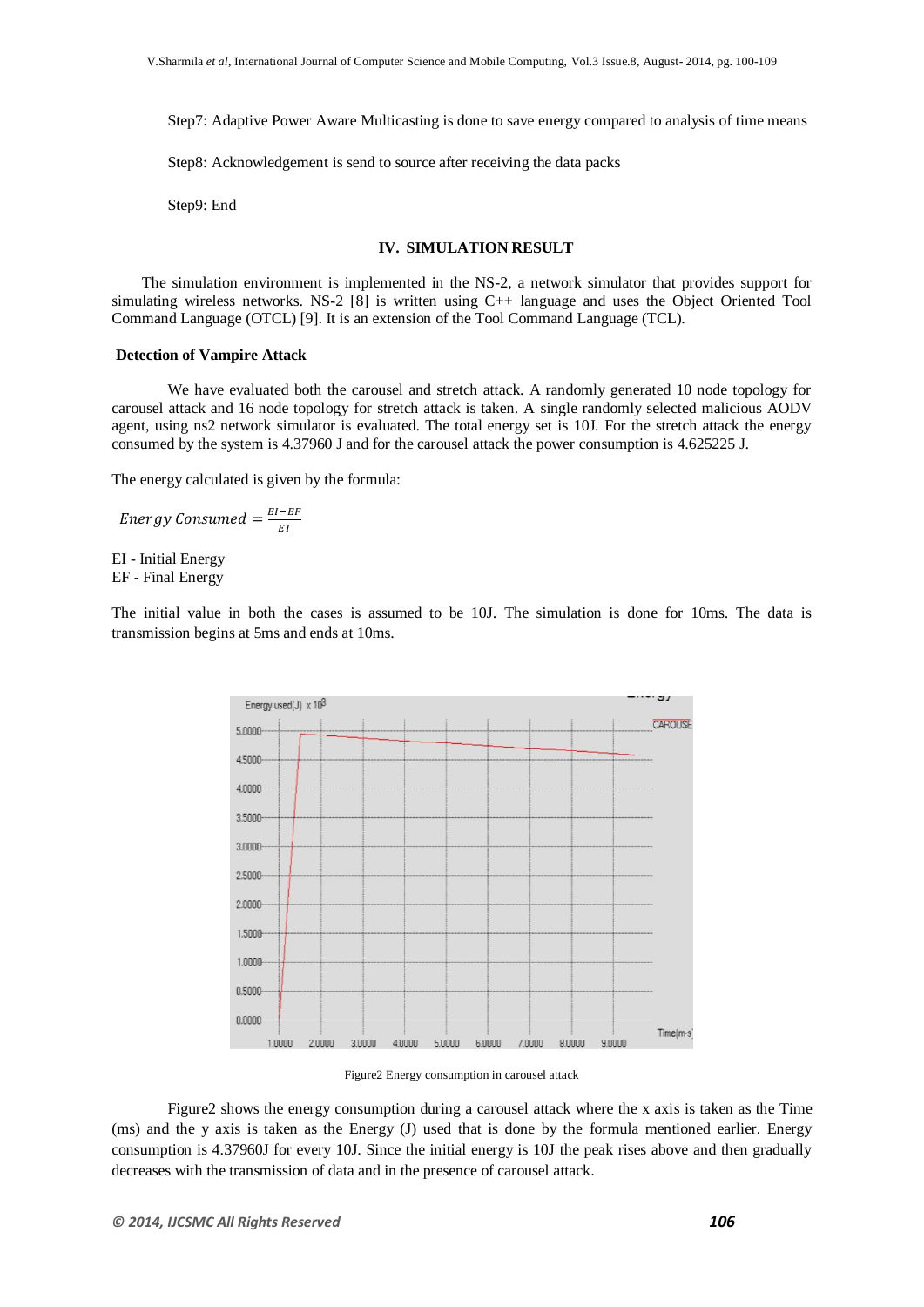

Figure3 Energy consumption in stretch attack

Figure3 shows the energy consumption in stretch attack where the x axis is taken as the Time (ms) and the y axis is taken as the Energy (J) used. The energy consumption in this case is 4.625225J for every 10 J. This value increases with the increase in number of nodes.

The packet delivery ratio is calculated by means of using the formula in relation to time :

Packet Delivery Ratio =  $\frac{N}{\sqrt{N}}$  $\boldsymbol{n}$ 

The simulation result regard the packet delivery ratio is shown below:



## **Energy Level:**

The energy level for the simulation result stated here is calculated regarding the following formula in relation to time.

Energy Level = Recieved packet + signal strength + power management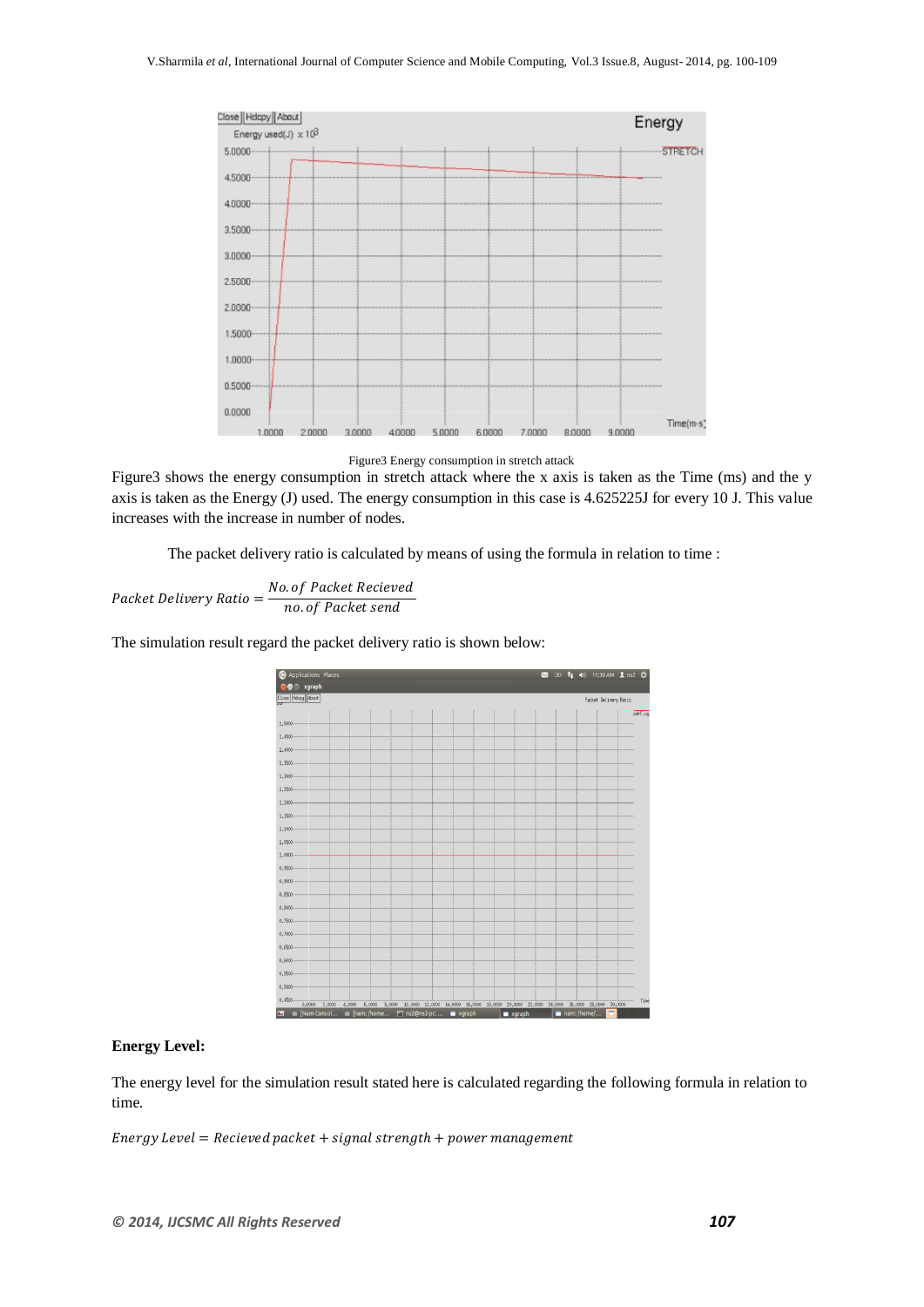

The time is calculated by means of:

 $Time = No. of packets + Recieved Packet + Loss + Position$ 



# **V. CONCLUSION**

In this paper the attacks of energy depletion are detected and blocked by means of using the effective routing protocol ENhanced Ad Hoc on-demand Vector routing protocol (ENAODV) and save the power by Adaptive power aware Multicasting algorithm. The DDOS attacks are prevented by means of the scheme Adaptive traffic coalescing (ATC). Thus the securing of network nodes energy is carried out and finding alternate path for route link broken is done. The simulation result proves the improvement in the energy consumed and packet delivery ratio in relation to time.